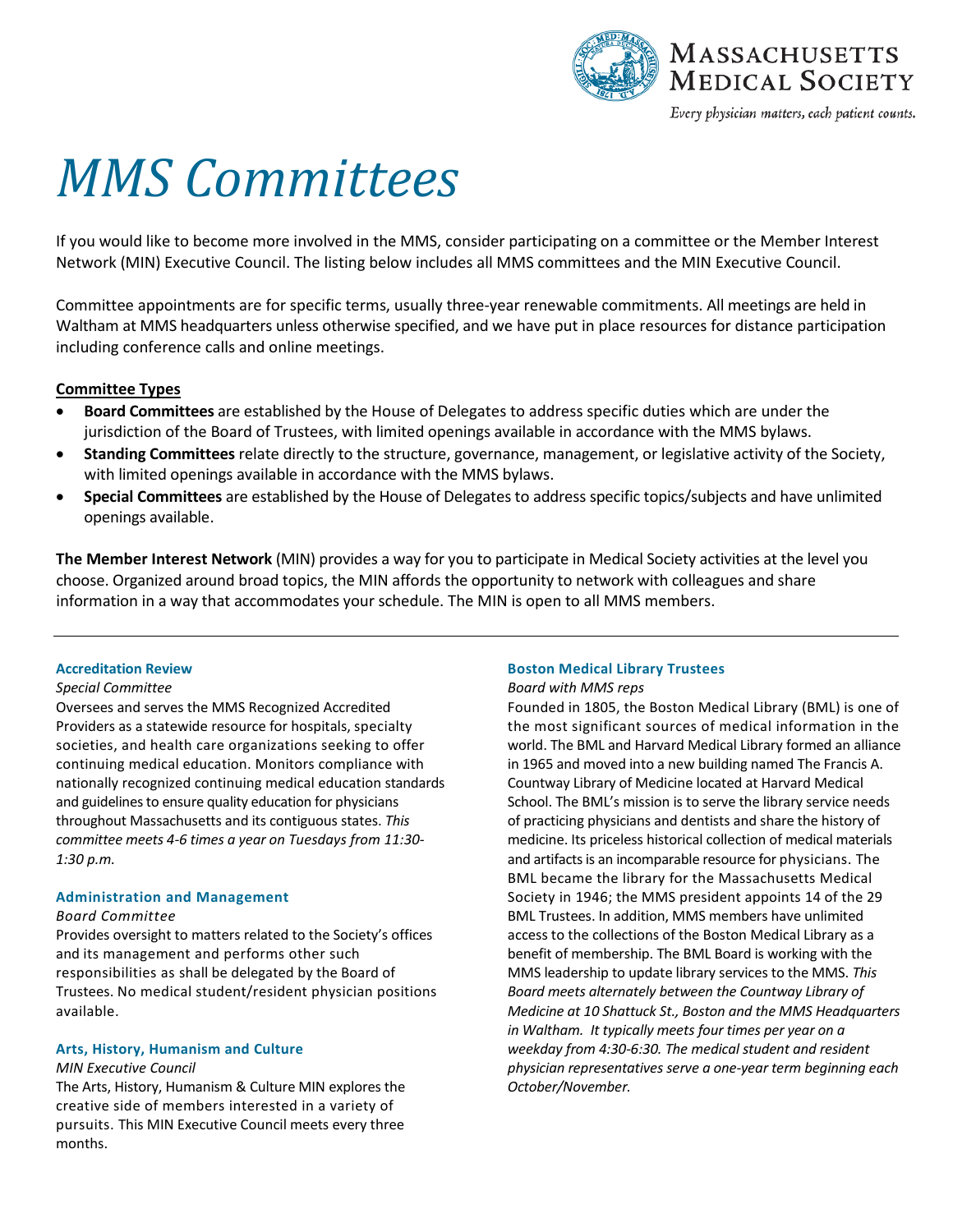# **Bylaws**

#### *Standing Committee*

Considers suggested bylaws changes and submits to the House of Delegates proposed amendments to the bylaws. *This committee meets approximately one or two times per year, on a weekday (Monday-Thursday) at 7:30 p.m., generally by teleconference.*

# **Communications**

#### *Standing Committee*

Recommends priorities and provides counsel to the Society and MMS leadership in matters relating to communicating the Society's strategic priorities to various audiences, with a special focus on communicating with physicians and the general public. The committee meets on weekdays from 6:30-8 p.m. via Zoom.

# **Continuing Education Review**

#### *Special Committee*

Reviews potential MMS and NEJM Group directly and jointly provided quality continuing education activities to ensure that they are aligned with the MMS mission and strategic priorities, designed to promote improvements in healthcare and patient wellness, meet the core requirements for certifying activities for *AMA PRA Category 1 Credit*<sup>™</sup>, and ensure that activities are in compliance with the Accreditation Council for Continuing Medical Education (ACCME)'s Accreditation Criteria, Standards for Commercial Support $^{5M}$ , and relevant policies. The committee also evaluates eligibility for risk management study and other MA state mandated educational requirements. *This committee meets approximately 6 times per year via teleconference on the second Tuesday of January, March, May, June, September and November from 10:00 to 11:00 a.m.*

#### **Diversity in Medicine**

#### *Special Committee*

Works to promote diversity within the medical profession and heighten awareness of disparities in health care access and treatment. *The Committee meets 4 to 6 times a year on weekday evenings.*

#### **Environmental & Occupational Health**

#### *Special Committee*

Provides advice and counsel to the Society on environmental and occupational health issues, such as health-related environmental exposures in the home, work, and outdoor environments, and the relationship between climate change and health. *This committee meets 4-6 times a year in the evening, typically on Wednesdays or Thursdays from 6:30pm to 8:30pm.*

# **Ethics, Grievances, & Professional Standards**

#### *Standing Committee*

The Committee on Ethics, Grievances, and Professional Standards is a medical peer review committee that investigates allegations of member unethical conduct through a formal grievance process. Where appropriate, the committee may recommend practice modifications, including the identification of potential areas for improvement. The Society's Bylaws state that "Members of the Society are subject to grievance review for the following apparent or alleged offenses:

- (a) Violation of the Code of Medical Ethics of the Massachusetts Medical Society.
- (b) Violation of the Principles of Medical Ethics of the American Medical Association.
- (c) Presenting false certificates or false statements of character or of educational attainments.
- (d) Engaging in conduct unbecoming a physician."

The committee is also responsible for providing advice on ethical issues to the Society's leadership and members and assisting the Society in formulating ethical policy. At the House of Delegates' direction, the committee also conducts an Ethics Forum on current ethical issues twice yearly, at each regular meeting of the House. *Please note there are special circumstances for medical students and resident physicians. Visit th[e EGPS committee webpage](http://www.massmed.org/Governance-and-Leadership/Committees,-Task-Forces-and-Sections/Committee-on-Ethics,-Grievances,-and-Professional-Standards) for more information.*

#### **Finance**

#### *Board Committee*

Oversees the finances, investments, investment policy, budget, and serves as the yearly audit committee of the Massachusetts Medical Society, working with the Secretary-Treasurer, Assistant Secretary-Treasurer, and the VP of Finance. *This committee meets approximately 13 times per year (including 2 meetings one each in December and April at the site of the MMS House of Delegates meetings and two contingency meetings in October and December), usually on a Wednesday or Thursday from 6:00-9:00 p.m.*

#### **Geriatric Medicine**

#### *Special Committee*

Addresses issues related to geriatric health (including psychosocial issues, disease prevention, health enhancement, education of the health care community), health care policy as it applies to the elderly and all aspects of long-term care, including palliative care. *This committee meets 5 times a year, typically on Wed. at 7:00 p.m.*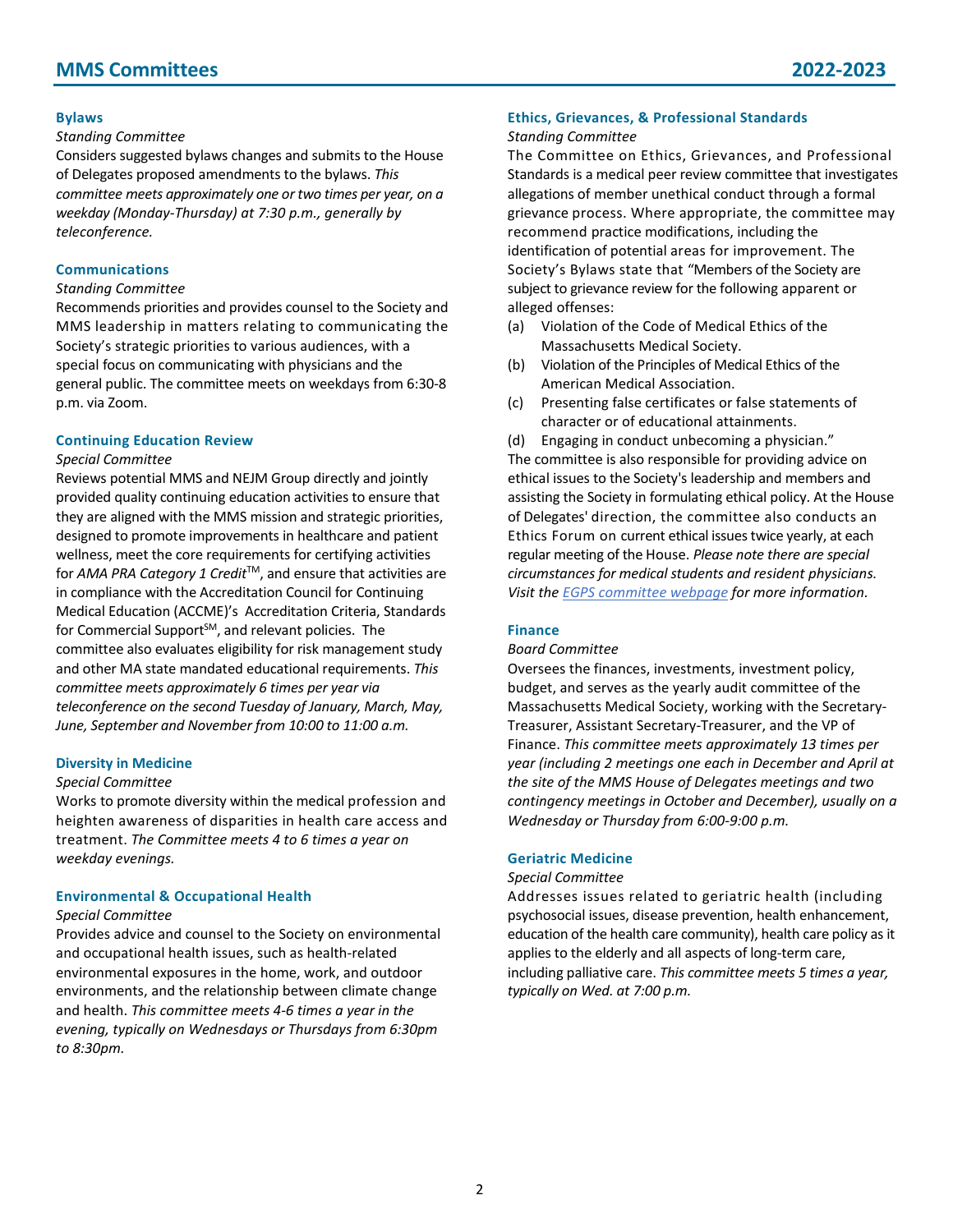# **MMS Committees 2022-2023**

#### **Global Health**

#### *Special Committee*

Provides a benefit to the members of the Massachusetts Medical Society and the citizens of the Commonwealth by expanding the understanding of global health issues, while at the same time promoting the active participation of members in a variety of global health related projects. Hosts an annual educational presentation for residents and medical students, as well as promotes global health events across the state. *Committee meets 4-5 times per year, 6:00-8:00 p.m. Participation by teleconference is an option.*

#### **History**

#### *Special Committee*

Recommends actions and activities to preserve the history of the Society and recognizes its accomplishments. Sponsors an annual medical student essay contest focused on the history of medicine or public health in Massachusetts since the initiation of the MMS in 1781. *This committee meets approximately three times a year.*

#### **Information Technology**

#### *Special Committee*

Meets monthly in the evenings to identify and evaluate major trends in Information Technology that impact medical practice including policy, education, devices, guidelines, regulations, and laws. The committee makes recommendations to the Board of Trustees, the House of Delegates, and membership on responses to the trends with the goal of being proactive. The committee also encourages medical information technology development through its Student and Resident Information Technology in Medicine awards program and educational events.

#### **Interspecialty**

#### *Standing Committee*

Provides a mechanism for open communication, cooperation, and coordination between and among the medical specialty societies of Massachusetts and their members, and the Massachusetts Medical Society (MMS). Additionally, the committee will present recommendations to the MMS regarding medical specialty specific or practice of medicine issues, with the ultimate goal of providing the highest quality of care to the patients within the Commonwealth. *This Committee meets in June, Sept., Jan., and March. Most meetings held on the next to last Tuesday of the month from 6:00-8:30 p.m.*

#### **Judicial**

#### *Standing Committee*

Interprets MMS Bylaws and Code of Ethics. *No medical student/resident physician positions available.*

#### **Legislation**

*Standing Committee/District-Appointed*

Study, take positions and report periodically to the Board of Trustees and to the House of Delegates on pending legislation affecting the public health or the practice of medicine. Initiates legislation at the state level to improve the health of the public and to improve the practice environment in Massachusetts. *This committee meets 6 to 7 times a year, primarily on Wednesday evenings from 5:30-8:00 p.m.*

#### **LGBTQ Matters**

#### *Special Committee*

Enhances MMS policy, advocacy, and education on LGBTQ health and professional issues, advocates for better access to care for LGBTQ patients, educates physicians across the Commonwealth about the unique health care issues facing LGBTQ patients, creates a relationship with the AMA advisory committee on LGBTQ issues, increases MMS membership and participation of physicians with an interest in LGBT issues, and provides a dedicated forum for involvement, mentoring, and networking for LGBTQ physicians and medical students. *This committee meets approximately 4-6 times per year.*

#### **Maternal & Perinatal Welfare**

#### *Special Committee*

Provides advice and counsel on matters relating to maternal and perinatal welfare. Sponsors an annual educational program on maternal and perinatal welfare for physicians and other health care professionals. *This committee meets approximately 5 times a year on Mondays, beginning at 7p.m.*

#### **Medical Education**

#### *Standing Committee*

To provide counsel and advice to the Society, its leadership and the Board of Trustees and House of Delegates as it relates to medical education across the learning continuum as well as education for other health care professionals; to advance medical knowledge, competence and/or performance through the development of continuing medical education activities; to explore, propose and develop methodologies to measure the effectiveness of CME on changes in physician competency, performance and/or patient outcomes; to serve as an educational resource to address physicians' practice gaps; their educational needs; and strategies to overcome barriers of change; to prepare and recommend standards and guidelines for accrediting Massachusetts providers of continuing medical education; to establish policy governing the role of the Society as an ACCME accredited provider and to address other issues affecting medical education as may come before it. *This committee meets approximately 4 times a year on Monday afternoons from 4:00-6:00 p.m.*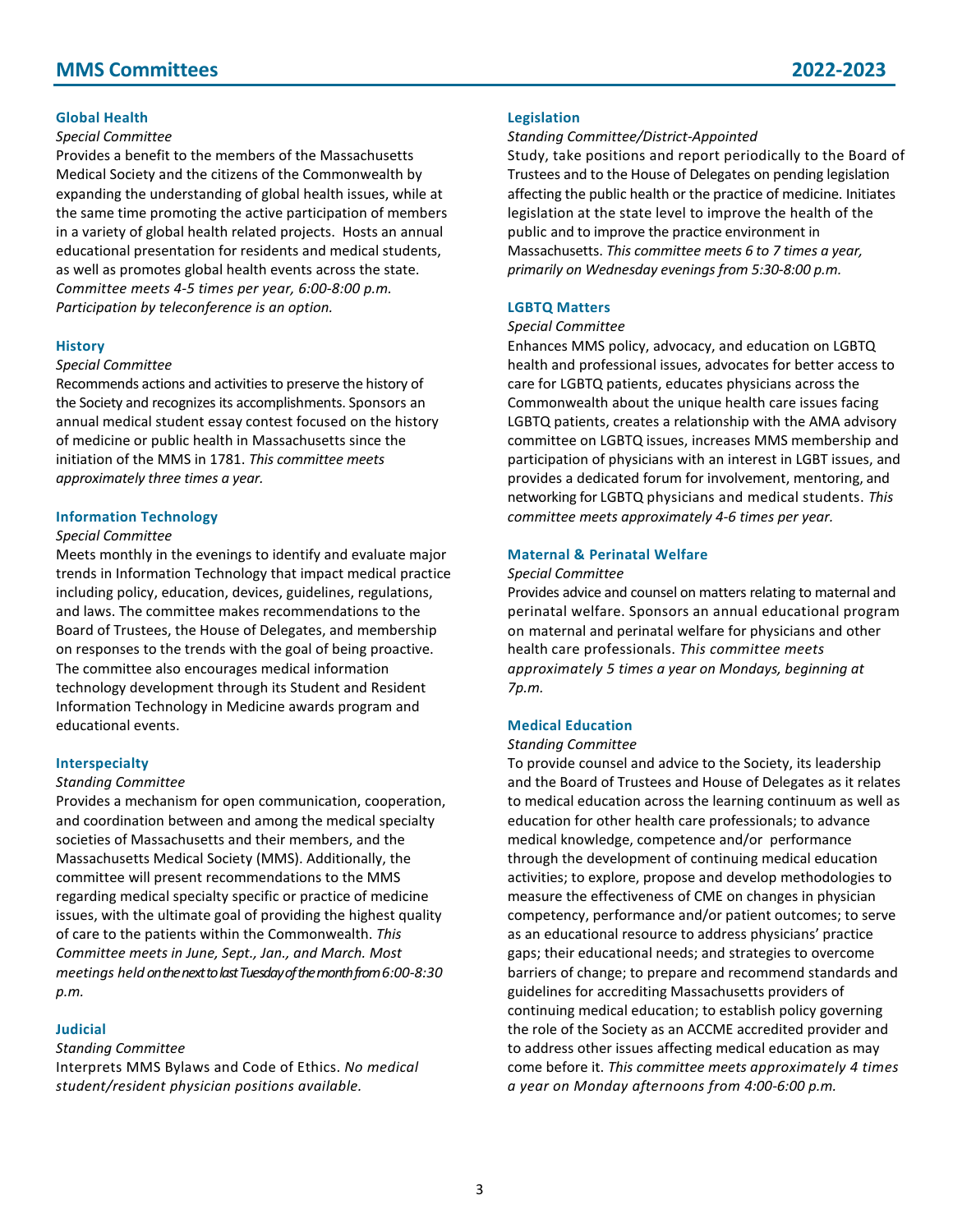#### **Membership**

#### *Standing Committee*

The Membership Committee provides oversight to membership development programs and promotional opportunities for the MMS, including recruitment, retention and related outreach activities, while using multiple marketing channels. Attention is focused on constituencies that will increase the diversity of the membership base, and address new modes of practice and employment models through group enrollment. *This committee meets 4-5 times a year.*

# **Mental Health and Substance Use**

#### *Special Committee*

Focuses on integration of mental health into primary care; promotes early detection and screening for mental illness and substance use; promotes prevention of mental illness; promotes mental wellness, stress management, and improved mental health across the life span; promotes reduction of barriers to mental health treatment and improved communication between members of care teams; and recommends ways to improve access to mental health care. *This committee meets 5 times a year, typically on Mondays at 6:30 p.m.*

#### **Nominations**

#### *Standing Committee/District-Appointed*

Provides for the House of Delegates a slate of nominees for each of the officers of the Society and AMA delegates and alternate delegates. *This committee meets three times a year.*

#### **Nutrition & Physical Activity**

#### *Special Committee*

Provides advice and counsel to the Society and its leadership on matters related to nutrition and physical activity, with a particular focus on obesity, weight stigma prevention and food insecurity. *This committee typically meets 4-5 times a year, on Thursday evenings in Boston.*

#### **Oral Health**

#### *Special Committee*

This committee focuses on increasing public awareness of the relationship and importance of good oral health to good physical health and works to promote prevention and improve oral health literacy to health providers and the public. Recommends ways to improve access to oral health care. Works to increase education and encourage medical, dental collaboration. *Meets 4 times per year, 6:30 – 8:30 p.m.*

#### **Preparedness**

#### *Special Committee*

This committee work**s** in collaboration with public health agencies and others responsible for disaster management on the development and implementation of response plans for the physician community in order to enhance the health care system's capacity to prevent, prepare for, detect, mitigate,

respond to and recover from the public health consequences of man-made or natural disasters, and other health emergencies and protect the health and safety of patients and communities. *This committee meets 4-6 times per year, typically on Tuesdays at 5:30 to 7:00 p.m.*

# **Professional Liability**

#### *Standing Committee*

Monitors the professional liability market in Massachusetts, and educates members about developments in professional liability. *This Committee meets 3-4 times a year, usually on a Monday at 6:00 p.m.*

# **Public Health**

#### *Standing Committee*

This committee recommends and leads a public health agenda for the Society to achieve the greatest positive impact on the health and well-being of the public and to reflect the resources, mission and strategic direction of the Society. *This committee meets on Thursday evenings 6 times per year from 6:30-8:30 p.m.*

#### **Publications**

#### *Standing Committee*

Establishes policy concerning the publishing activities of the Society, including initiation, planning, supervision, and coordination of NEJM Group as it relates to the dissemination of medical information. Directs the publication and distribution of the *New England Journal of Medicine* and other publications of the Society. *This committee meets quarterly on Wednesday mornings from 8:00 a.m.-12:00 p.m.*

#### **Quality of Medical Practice**

#### *Standing Committee*

The Quality of Medical Practice is focused on the improvement of the quality of health care provided by physicians, including attention to patient and physician satisfaction/experience and cost effectiveness. The committee serves as consultants to the Board of Trustees and the House of Delegates to define quality of health care, as well as to monitor quality initiatives, create and coordinate activities to improve and measure the quality of health care and factors affecting the practice environment. This committee meets approximately 4 times a year with additional conference call meetings as needed.

#### **Recognition Awards**

#### *Board Committee*

Responsible for oversight and approval of new and existing MMS recognition awards. Selects awardees for the: MMS Lifetime Achievement Award, Award for Distinguished Service to the Massachusetts Medical Society, Special Award for Excellence in Medical Service. Ratifies awardees for all other MMS awards. *This committee meets 1-2 times a year in September and January.*